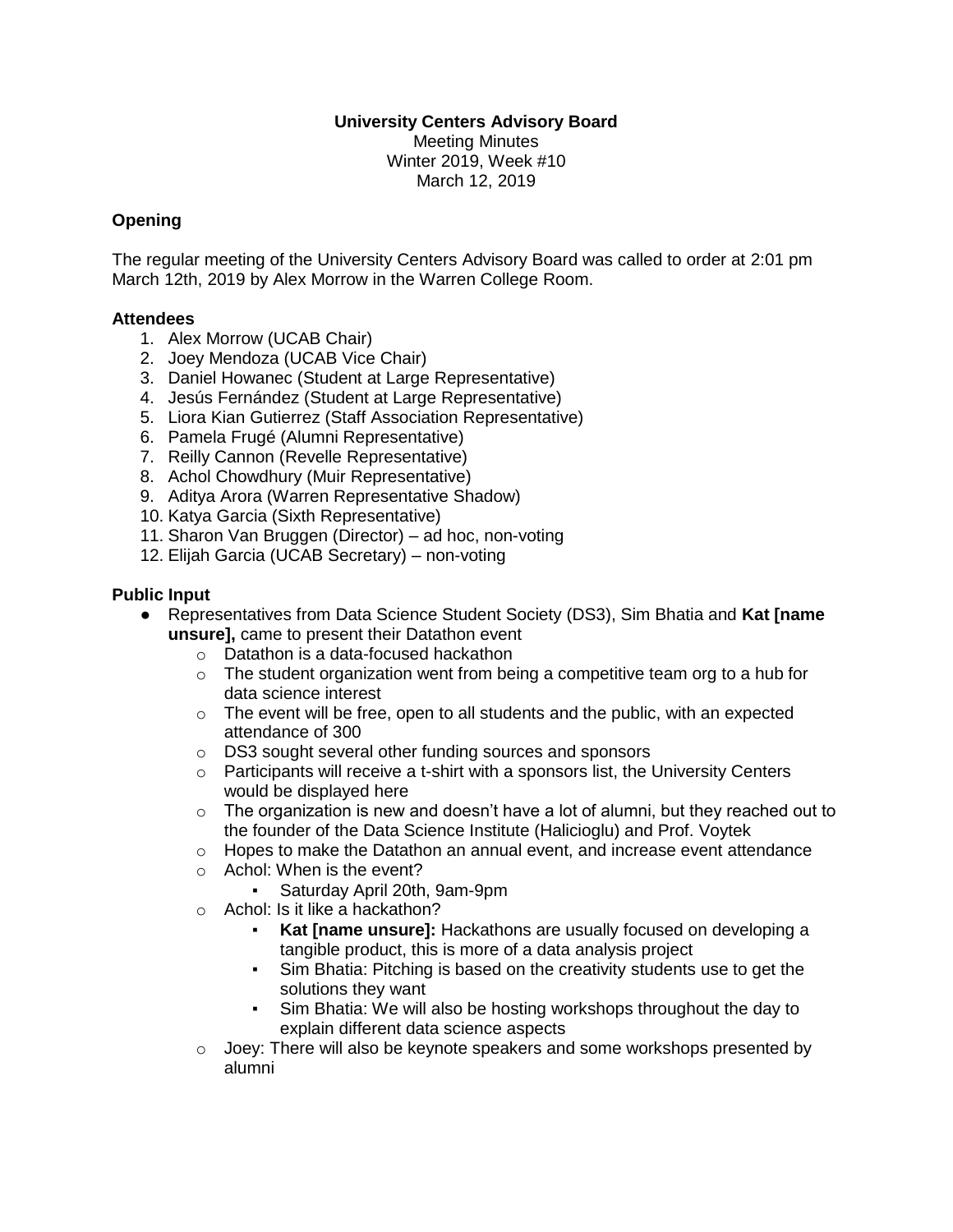# **Approval of Minutes**

- Alex would like to note that Joey took over last week's meeting after the Director Report
- Motion to approve the minutes from Week 9 of Winter 2019 as amended: Liora
	- o Second: Reilly

# **Special Presentation**

● None.

## **Chair Report**

- Motion to move New Business to Chair Report: Joey
	- o Second: Daniel
- Space Needs Committee
	- o Committee meets this week, to discuss criteria
	- o No meeting next week or spring break

## **Vice Chair Report**

● None.

## **Director Report**

- Starbucks Sustainability Scholarship Committee
	- $\circ$  2 staff, 2 student representatives are involved in the talks with Starbucks
	- o \$5000 annual scholarship
	- o Students apply for funding for a summer research project
	- $\circ$  Committee has set criteria through the undergraduate scholarship program
	- o Sharon will share the awardee and project with UCAB when both are confirmed
- University Centers Survey
	- $\circ$  The survey was sent to a randomized population of students
	- o Sharon asked everyone to let their constituents know about the survey, and to check for it in their email
	- o Received 822 responses as of 11:00am today
	- $\circ$  The survey will run through the end of finals week
- Space Allocation
	- $\circ$  New website is being rebuilt to support the changes to the space allocation process
- Temporary feedback form on the University Centers website
	- o 4 questions/comments have been submitted so far
	- $\circ$  Comment 1: Yellow connecting pathway between food courts in Price Center is too narrow and gets crowded often
		- This was meant to be a straight hallway through the food courts
		- After value engineering, and construction was taking longer than expected on Price Center, the more expensive H-beams (which would have allowed for a wide hallway) were switched out for more costeffective A-beams
	- $\circ$  Comment 2: Regarding accessibility to Price Center for a Price Center event, the person was connected to the event holder
	- $\circ$  Comment 3: A poll was suggested to determine which movies students want to see at Price Theater
	- o Comment 4: Air out the arcade
- Achol: What survey is this exactly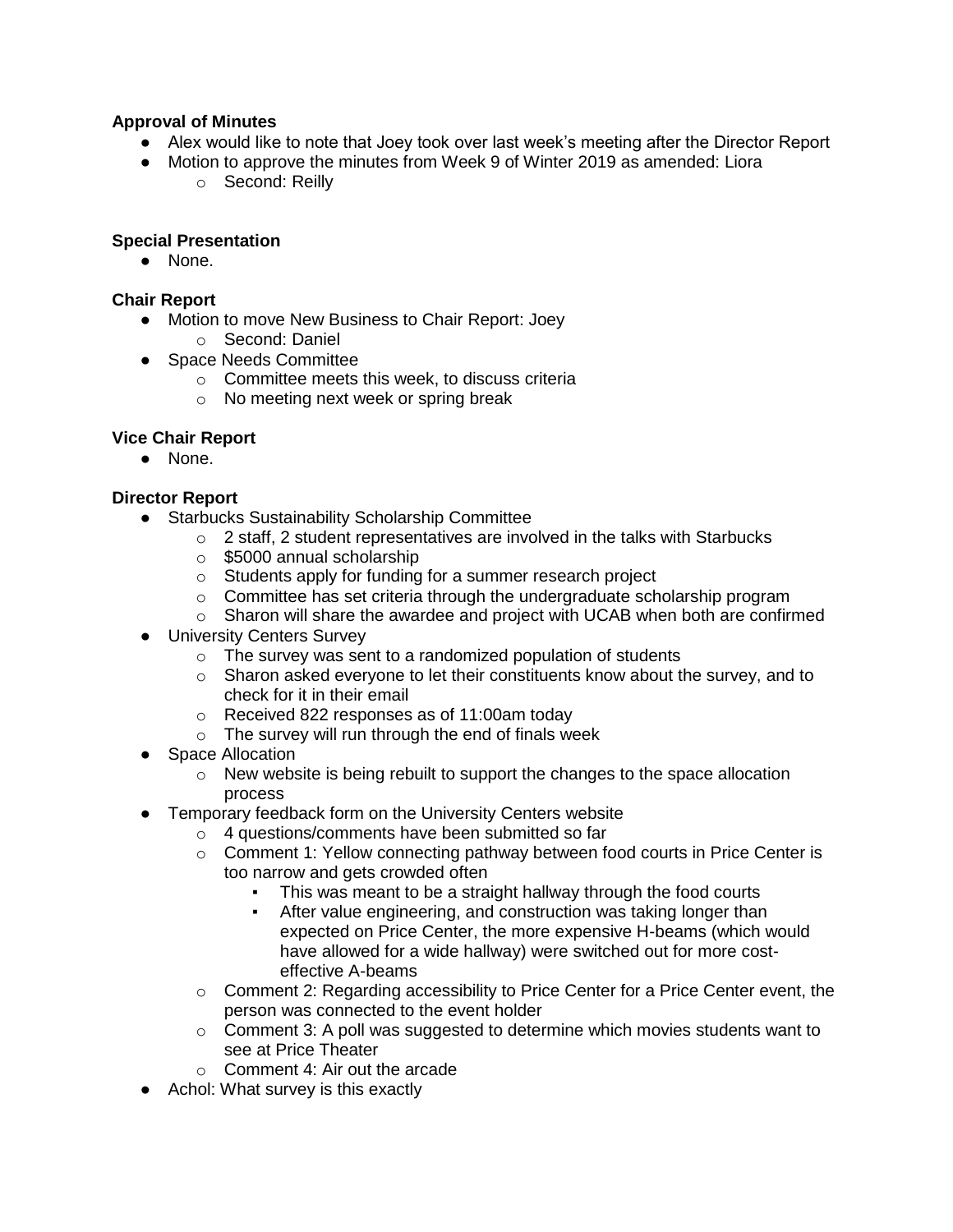- $\circ$  Sharon: UCAB wanted a University Centers satisfaction survey last year, but at the time it coincided with the university-wide Student Satisfaction Survey, which is sent to all students
	- University Centers had to wait a year for theirs to be sent out
- Alex: Does campus planning still want to come and present?
	- $\circ$  Sharon: Robert Clossin and his team still want to come, I asked him to speak Spring Quarter Week 2

### **New Business**

Tech Fee Subsidies

- DS3 and their Datathon event
	- Doesn't take place at Original Student Center
	- Requesting \$400, updated attendance from 200 to 300
	- Sharon: tech fee subsidy is a waiver of all or partial subsidies, not cash, so we can only subsidize up to the specific amount requested
	- The event satisfies 8 of 10 criteria
	- Motion to fund the event the full \$387 needed: Daniel
		- Second: Aditya
	- Motion to return order to Chair Report: Jesús
		- Second: Achol

### **Old Business**

Tech Fee Subsidy Criteria

- Last week, the board left off at adding examples to the end of Criterion 5
	- Anna gave Alex her feedback, and agreed with this decision
- Joey: A list of examples would help future UCAB meetings determine what "active alumni participation" means
	- The group briefly agreed on "alumni participating, presenting, being present" being examples, which would make the criterion more clear
	- Pamela added that she would also include "a specific invitation to attend"
- Liora: would it stay as it is, and we add on the examples "facilitating, participating, and invited"?
	- Joey: I would say "alumni presenting, alumni facilitating, and specific alumni invitation to attend"
- Reilly recommended changing the example from "alumni invited" to "alumni attending", since an invitation could be vague
- Jesús agreed with Reilly, and felt that "attending" would be a better word choice
	- An "invitation to attend" could imply a Facebook event invite, and "attending" assures alumni participation
	- Joey commented that attendance numbers are estimated, and could always end up being smaller, therefore mandating attendance wouldn't be a helpful requirement
- Katya felt that there is a difference between generally inviting alumni and inviting an alumni as an honorable guest
	- $\circ$  If alumni are part of events programming, that has more of a weight than if the alumni are passively involved
- Pamela agreed with Joey, that UCAB shouldn't expect people to forecast attendance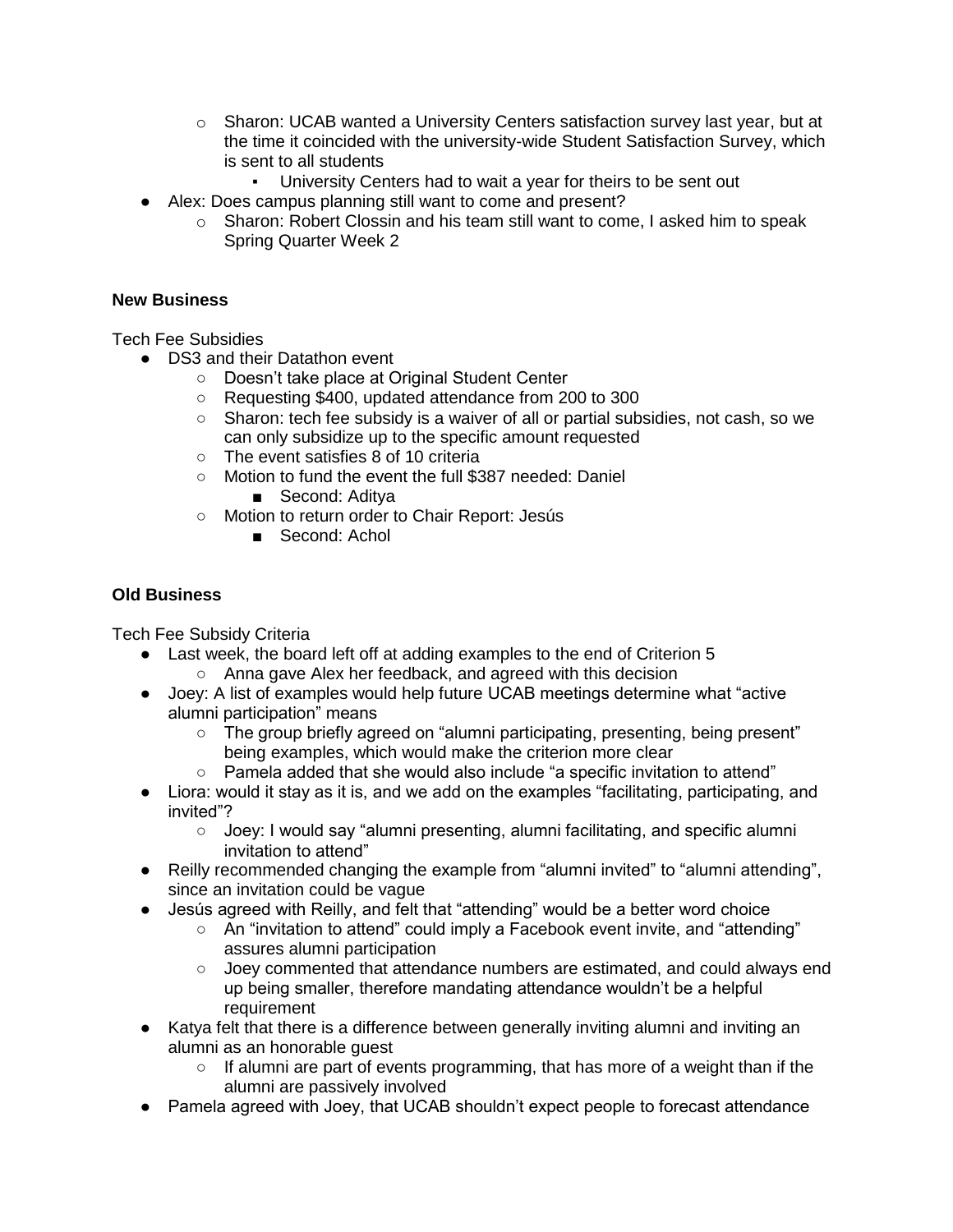- An "invitation to attend" would be more to specific groups
- Daniel: The group that came today was a great example of actively reaching out to alumni, without being able to get these alumni to commit to attending
	- Joey: There's a huge difference between a general blast email and a specific alumni-addressed email
- Alex: If we're saying mass emails and Facebook posts are NOT specific invitations, we have to define what an "invitation" is (personal email, call, face to face)?
	- $\circ$  Achol: I feel that an alumni invitation implies a specific email sent to specific people for their past work
	- Katya: If you're having a hypothetical event with past UCAB members, you're inviting them because you want them to give insight to the current UCAB board ■ They would become part of the programming
- Joey: We can change the language to "alumni presenting, alumni facilitating, alumni speaking"
	- Jesús: Pamela mentioned the importance of alumni attending, thinking a personal invitation would be too much, but it's important for alumni to be able to attend events in a non-active capacity
- Sharon wanted the board to ask themselves why it was important to them for alumni to be involved
	- Do we just want alumni back in the building, or do we want them engaged with the current students
	- Achol felt like "alumni presenting, facilitating, speaking" could be too vague
		- Would alumni planning an event also fall into facilitating?
- Katya commented that the examples can be kept, and include "alumni outreach"
	- Even if alumni can't attend, what matters is the effort made to seek out alumni
	- Aditya: This brings back the same problem of "What is outreach?" Would posting on Facebook apply?
	- Liora: When I get an email blast from the Alumni Association regarding an event, I consider that an invitation
		- She doesn't think a personally addressed email is necessary, adding that the idea of the criterion is to say "We welcome our alumni to come back and be at University Centers"
- Pamela commented that as an alum, she valued the detail of this conversation
	- Getting an invitation for an alumni event keeps her aware of the events going on around campus
	- o It's great when alumni are actively involved in the event, but whenever alumni are invited to attend, they will naturally engage with current students
	- $\circ$  An invitation to the alumni group is the motion that starts the engagement process
- Joey added that the reason he brought this discussion up is because he consistently saw a difference in what organizations do to fulfill Criterion 5
	- $\circ$  He only ever took an issue with the vagueness of the word "actively" before "participate"
	- He suggested can leaving Criterion 5 as is and just remove "actively"
- Pamela agreed that "actively" changes the meaning of the criterion, but that makes it important, and recommended keeping the three qualifiers to help UCAB gauge this
- Sharon: The language is confusing and seems to put an emphasis on the "promoting" aspect, and therefore the marketing of an event
	- It was originally created to emphasis alumni participation and engagement